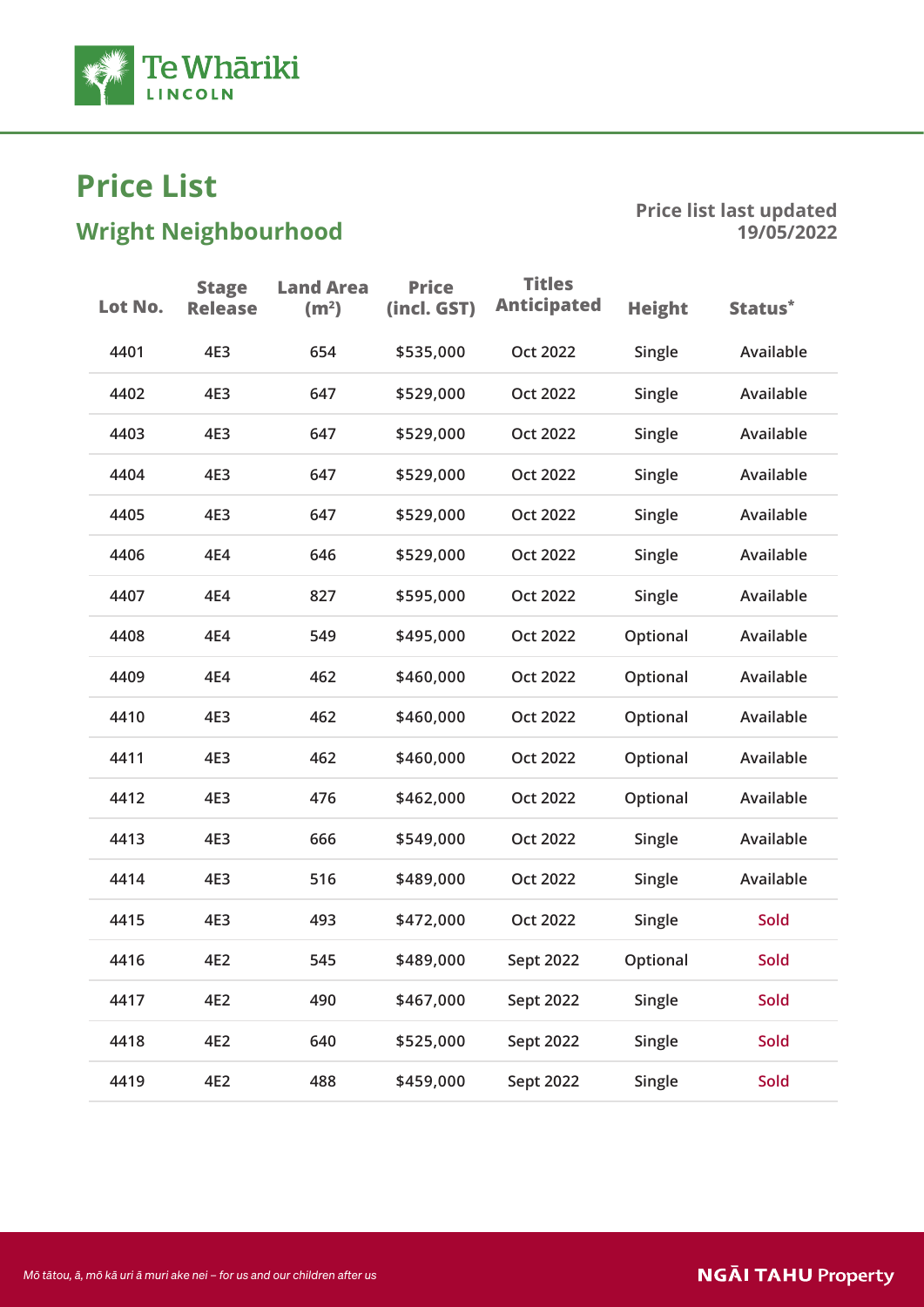

# $\mathbf{S}$ nt Nei $\mathbf{S}$ nt Nei $\mathbf{S}$

| Lot No. | <b>Stage</b><br><b>Release</b> | <b>Land Area</b><br>(m <sup>2</sup> ) | <b>Price</b><br>(incl. GST) | <b>Titles</b><br><b>Anticipated</b> | <b>Height</b> | Status*   |
|---------|--------------------------------|---------------------------------------|-----------------------------|-------------------------------------|---------------|-----------|
| 4420    | 4E2                            | 488                                   | \$459,000                   | Sept 2022                           | Single        | Sold      |
| 4421    | 4E2                            | 488                                   | \$459,000                   | Sept 2022                           | Single        | Sold      |
| 4422    | 4E2                            | 488                                   | \$459,000                   | Sept 2022                           | Single        | Sold      |
| 4423    | 4E2                            | 488                                   | \$459,000                   | Sept 2022                           | Single        | Sold      |
| 4424    | 4E2                            | 451                                   | \$449,000                   | Sept 2022                           | Single        | Sold      |
| 4425    | 4E2                            | 479                                   | \$459,000                   | Sept 2022                           | Single        | Sold      |
| 4426    | 4E2                            | 478                                   | \$459,000                   | Sept 2022                           | Single        | Sold      |
| 4427    | 4E2                            | 478                                   | \$459,000                   | Sept 2022                           | Single        | Sold      |
| 4428    | 4E2                            | 449                                   | \$449,000                   | Sept 2022                           | Single        | Sold      |
| 4429    | 4E2                            | 708                                   | \$567,000                   | Sept 2022                           | Single        | Sold      |
| 4430    | 4E1                            | 507                                   | \$459,000                   | Sept 2022                           | Single        | Sold      |
| 4431    | 4E1                            | 695                                   | \$557,000                   | Sept 2022                           | Single        | Available |
| 4432    | 4E1                            | 591                                   | \$509,000                   | Sept 2022                           | Single        | Sold      |
| 4433    | 4E1                            | 450                                   | \$449,000                   | Sept 2022                           | Single        | Sold      |
| 4434    | 4E1                            | 668                                   | \$549,000                   | Sept 2022                           | Single        | Available |
| 4435    | 4E1                            | 557                                   | \$498,000                   | Sept 2022                           | Single        | Sold      |
| 4436    | 4E1                            | 557                                   | \$498,000                   | Sept 2022                           | Single        | Sold      |
| 4437    | 4E1                            | 471                                   | \$463,000                   | Sept 2022                           | Single        | Sold      |
| 4438    | 4E1                            | 743                                   | \$589,000                   | Sept 2022                           | Single        | Available |
|         |                                |                                       |                             |                                     |               |           |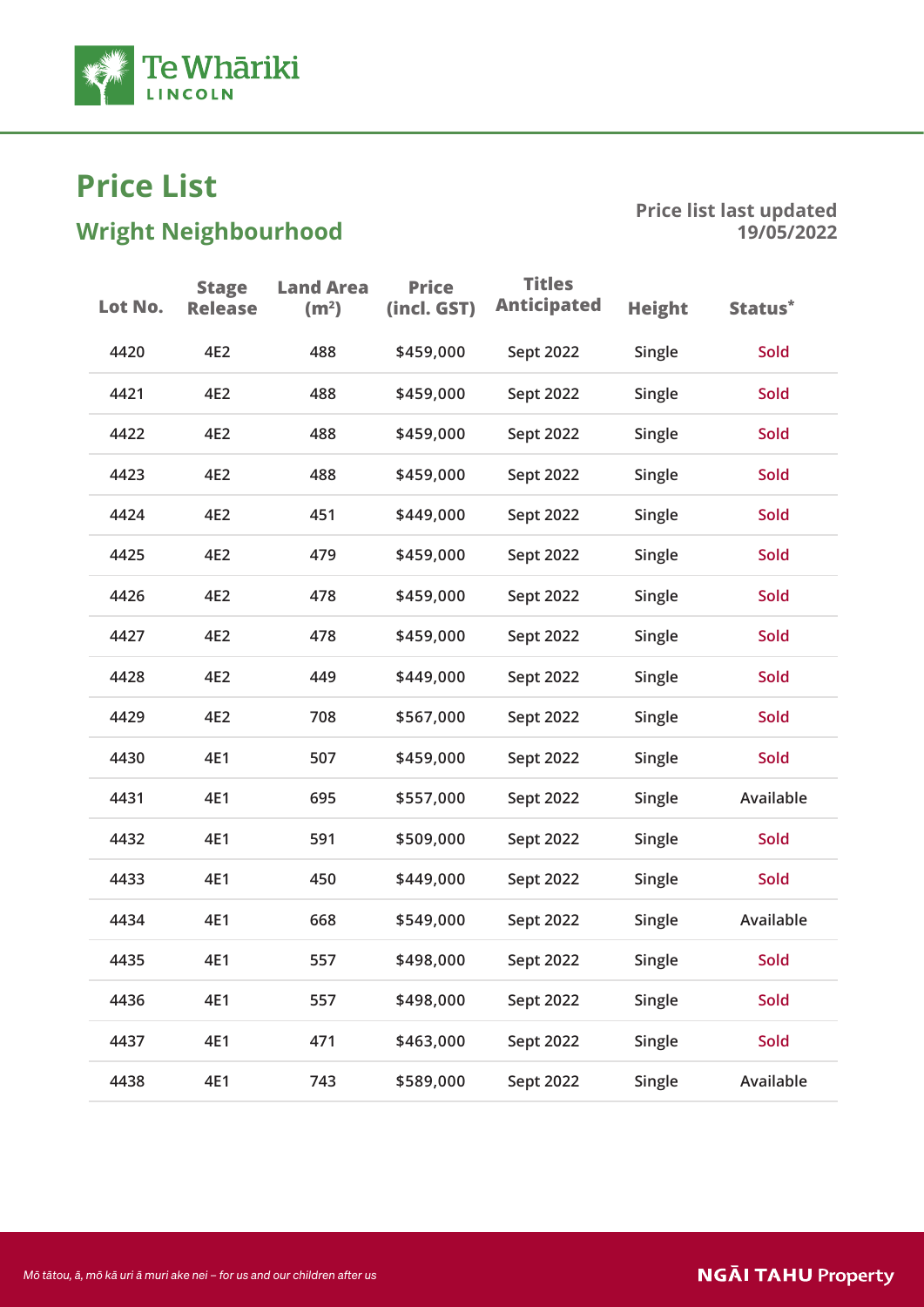

# $\mathbf{S}$ nt Nei $\mathbf{S}$ nt Nei $\mathbf{S}$

| Lot No. | <b>Stage</b><br><b>Release</b> | <b>Land Area</b><br>(m <sup>2</sup> ) | <b>Price</b><br>(incl. GST) | <b>Titles</b><br><b>Anticipated</b> | <b>Height</b> | Status <sup>*</sup> |
|---------|--------------------------------|---------------------------------------|-----------------------------|-------------------------------------|---------------|---------------------|
| 4439    | 4E1                            | 816                                   | \$609,000                   | Sept 2022                           | Single        | <b>Sold</b>         |
| 4440    | 4E1                            | 784                                   | \$599,000                   | Sept 2022                           | Single        | Sold                |
| 4441    | 4E1                            | 680                                   | \$579,000                   | Sept 2022                           | Single        | Available           |
| 4442    | 4E1                            | 582                                   | \$515,000                   | Sept 2022                           | Single        | Sold                |
| 4443    | 4E1                            | 631                                   | \$529,000                   | Sept 2022                           | Single        | Sold                |
| 4444    | 4E1                            | 708                                   | \$549,000                   | Sept 2022                           | Single        | Available           |
| 4445    | 4E1                            | 734                                   | \$569,000                   | Sept 2022                           | Single        | Available           |
| 4446    | 4E1                            | 456                                   | \$449,000                   | Sept 2022                           | Single        | <b>Sold</b>         |
| 4447    | 4E1                            | 545                                   | \$495,000                   | Sept 2022                           | Single        | Available           |
| 4448    | 4E4                            | 857                                   | \$585,000                   | <b>Oct 2022</b>                     | Single        | Available           |
| 4449    | 4E4                            | 742                                   | \$569,000                   | <b>Oct 2022</b>                     | Single        | Available           |
| 4450    | 4E4                            | 623                                   | \$519,000                   | <b>Oct 2022</b>                     | Single        | Available           |
| 4451    | 4E4                            | 624                                   | \$519,000                   | <b>Oct 2022</b>                     | Single        | Available           |
| 4452    | 4E4                            | 624                                   | \$519,000                   | <b>Oct 2022</b>                     | Single        | Available           |
| 4453    | 4E4                            | 624                                   | \$519,000                   | Oct 2022                            | Single        | Available           |
| 4454    | 4E4                            | 624                                   | \$519,000                   | <b>Oct 2022</b>                     | Single        | Available           |
| 4455    | 4E4                            | 926                                   | \$615,000                   | <b>Oct 2022</b>                     | Single        | Available           |
| 4456    | 4E4                            | 876                                   | \$599,000                   | Oct 2022                            | Single        | Available           |
| 4457    | 4E4                            | 849                                   | \$589,000                   | Oct 2022                            | Single        | Available           |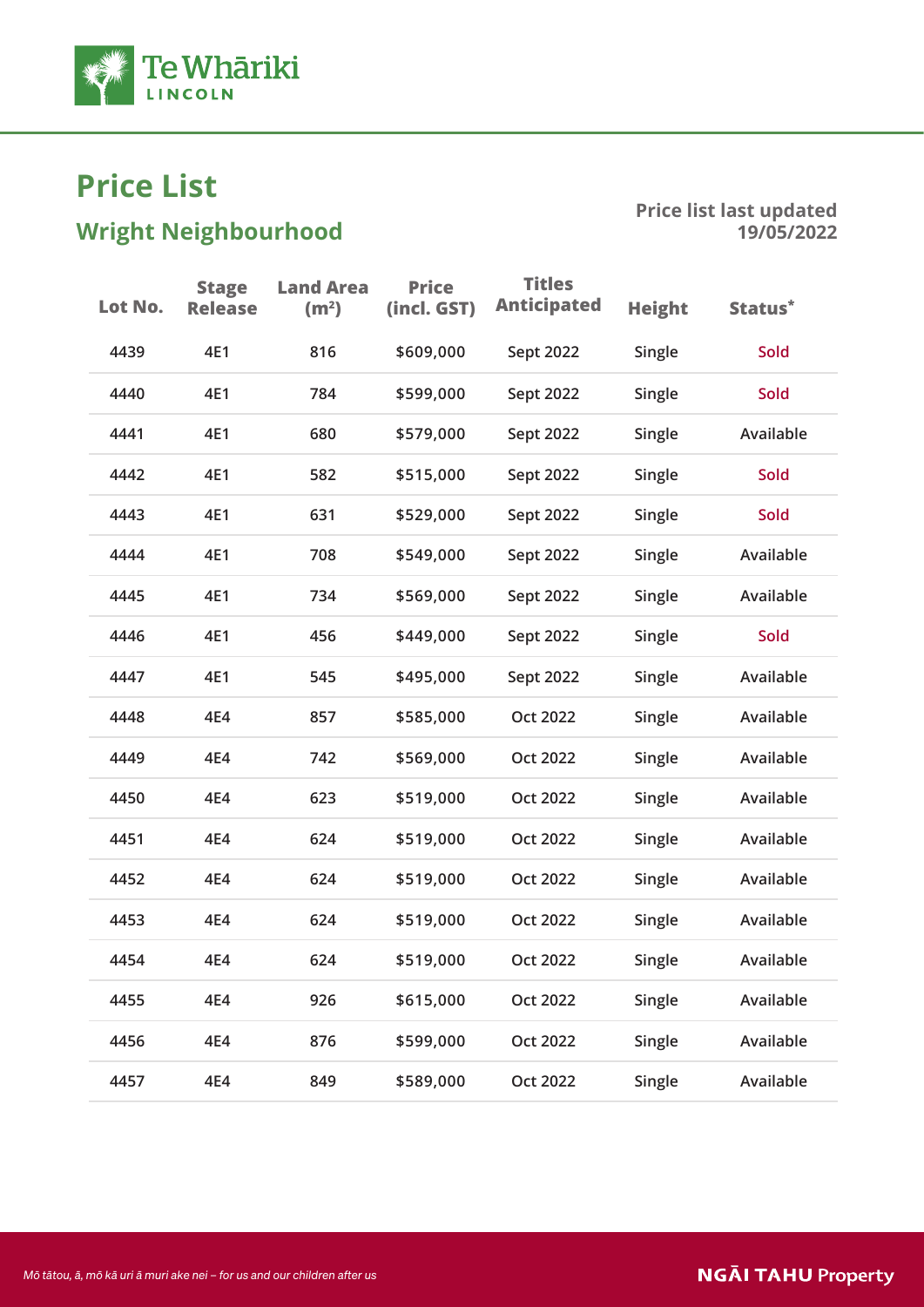

# $\mathbf{S}$ nt Nei $\mathbf{S}$ nt Nei $\mathbf{S}$

| Lot No. | <b>Stage</b><br><b>Release</b> | <b>Land Area</b><br>(m <sup>2</sup> ) | <b>Price</b><br>(incl. GST) | <b>Titles</b><br><b>Anticipated</b> | <b>Height</b> | Status*               |
|---------|--------------------------------|---------------------------------------|-----------------------------|-------------------------------------|---------------|-----------------------|
| 4458    | 4E4                            | 488                                   | \$459,000                   | <b>Oct 2022</b>                     | Single        | Available             |
| 4459    | 4E4                            | 450                                   | \$449,000                   | <b>Oct 2022</b>                     | Single        | <b>Under Contract</b> |
| 4460    | 4E4                            | 450                                   | \$449,000                   | <b>Oct 2022</b>                     | Single        | <b>On Hold</b>        |
| 4461    | 4E4                            | 453                                   | \$444,000                   | <b>Oct 2022</b>                     | Single        | Available             |
| 4462    | 4E2                            | 703                                   | \$563,000                   | Sept 2022                           | Optional      | <b>Sold</b>           |
| 4463    | 4E2                            | 693                                   | \$570,000                   | Sept 2022                           | Single        | <b>Sold</b>           |
| 4464    | 4E2                            | 708                                   | \$567,000                   | Sept 2022                           | Single        | <b>Sold</b>           |
| 4465    | 4E2                            | 496                                   | \$465,000                   | Sept 2022                           | Single        | <b>Sold</b>           |
| 4466    | 4E2                            | 593                                   | \$520,000                   | Sept 2022                           | Single        | <b>Sold</b>           |
| 4467    | 4E2                            | 698                                   | \$563,000                   | Sept 2022                           | Single        | Available             |
| 4468    | 4E3                            | 460                                   | \$460,000                   | <b>Oct 2022</b>                     | Single        | <b>On Hold</b>        |
| 4469    | 4E3                            | 517                                   | \$460,000                   | <b>Oct 2022</b>                     | Single        | Available             |
| 4470    | 4E3                            | 476                                   | \$460,000                   | <b>Oct 2022</b>                     | Single        | Available             |
| 4471    | 4E3                            | 483                                   | \$467,000                   | <b>Oct 2022</b>                     | Single        | <b>Under Contract</b> |